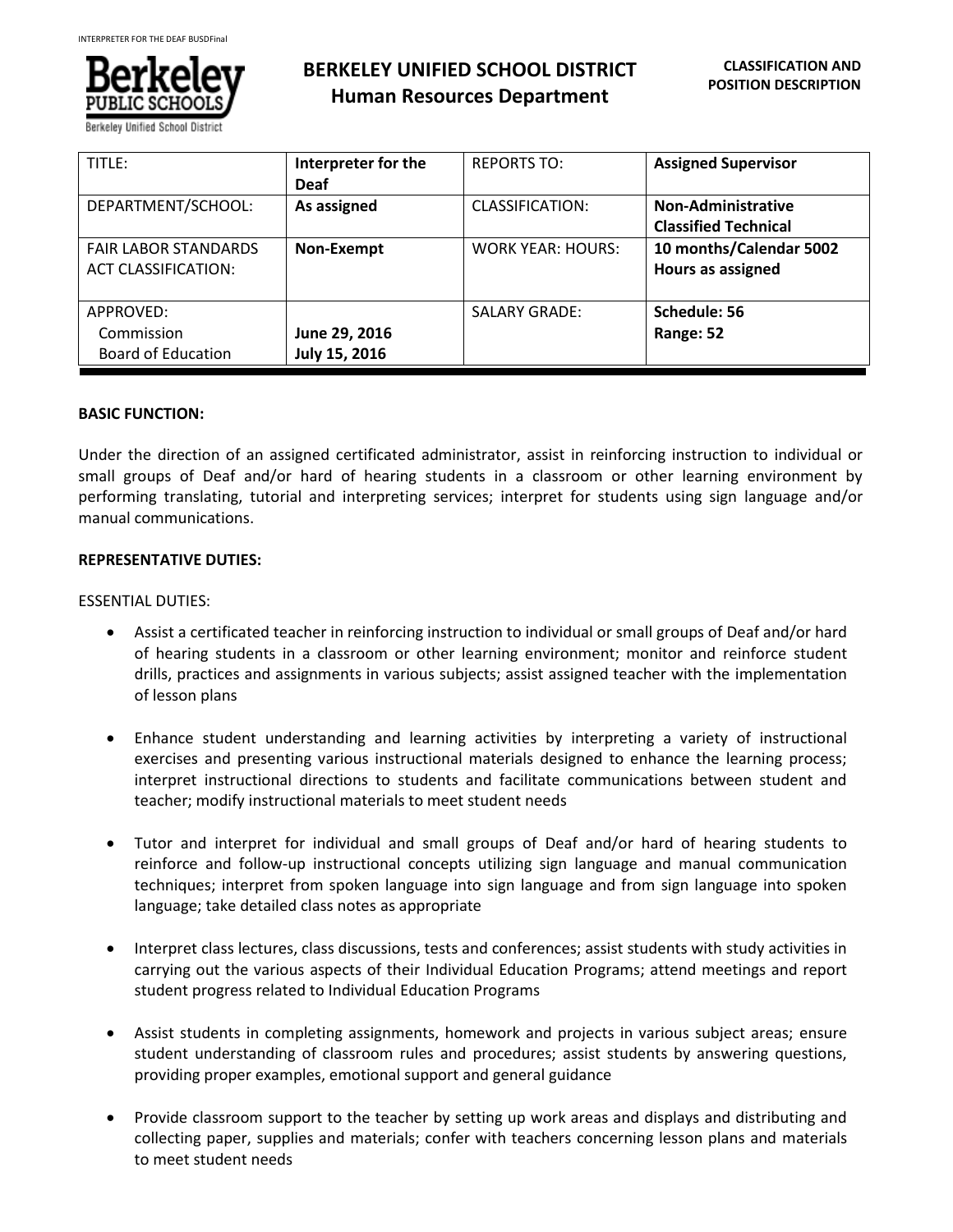- Operate a variety of office and classroom equipment including a copier, computer and assigned software; operate audiovisual and specialized equipment for the Deaf and/or hard of hearing including hearing aids
- Communicate with faculty, staff, administrators and others to exchange information and resolve issues or concerns
- Perform routine clerical duties in support of classroom activities such as preparing, keyboarding, duplicating and filing instructional materials; maintain routine records and student files as assigned
- Observe and redirect behavior of students in the classroom according to approved procedures; report progress regarding student performance and behavior
- Follow health and safety practices and procedures; assist in maintaining learning environment in a safe, orderly and clean manner
- Attend a variety of assigned meetings, conferences and special events; accompany students on field trips and other activities as designated

# OTHER DUTIES:

Perform related duties as assigned

## **KNOWLEDGE AND ABILITIES:**

KNOWLEDGE OF:

American Sign Language or other sign systems required by assigned students

Concerns and problems of Deaf and/or hard of hearing students

Guidance principles and practices related to students who are Deaf and/or hard of hearing

Safe practices in classroom activities

Basic subjects taught in local schools, including arithmetic, grammar, spelling, language and reading

Correct English usage, grammar, spelling, punctuation and vocabulary

Basic instructional methods and techniques

Classroom procedures and appropriate student conduct

Operation of standard office and specialized classroom equipment including a computer

Oral and written communication skills

Interpersonal skills using tact, patience and professionalism

Basic record-keeping techniques

## ABILITY TO:

Assist with instruction and related activities in a classroom or assigned learning environment

Perform translating, tutorial and interpreting services for Deaf and/or hard-of-hearing students

Reinforce instruction to individual or small groups of Deaf and/or hard of hearing students as directed by the teacher

Interpret for students using sign language, miming and manual communications

Understand and relate to Deaf and/or hard of hearing students

Perform routine clerical duties including keyboarding, filing and duplicating materials

Establish and maintain cooperative and effective working relationships with others

Communicate effectively both orally and in writing

Monitor, observe and report student behavior and progress according to approved policies and procedures Understand and follow oral and written instructions